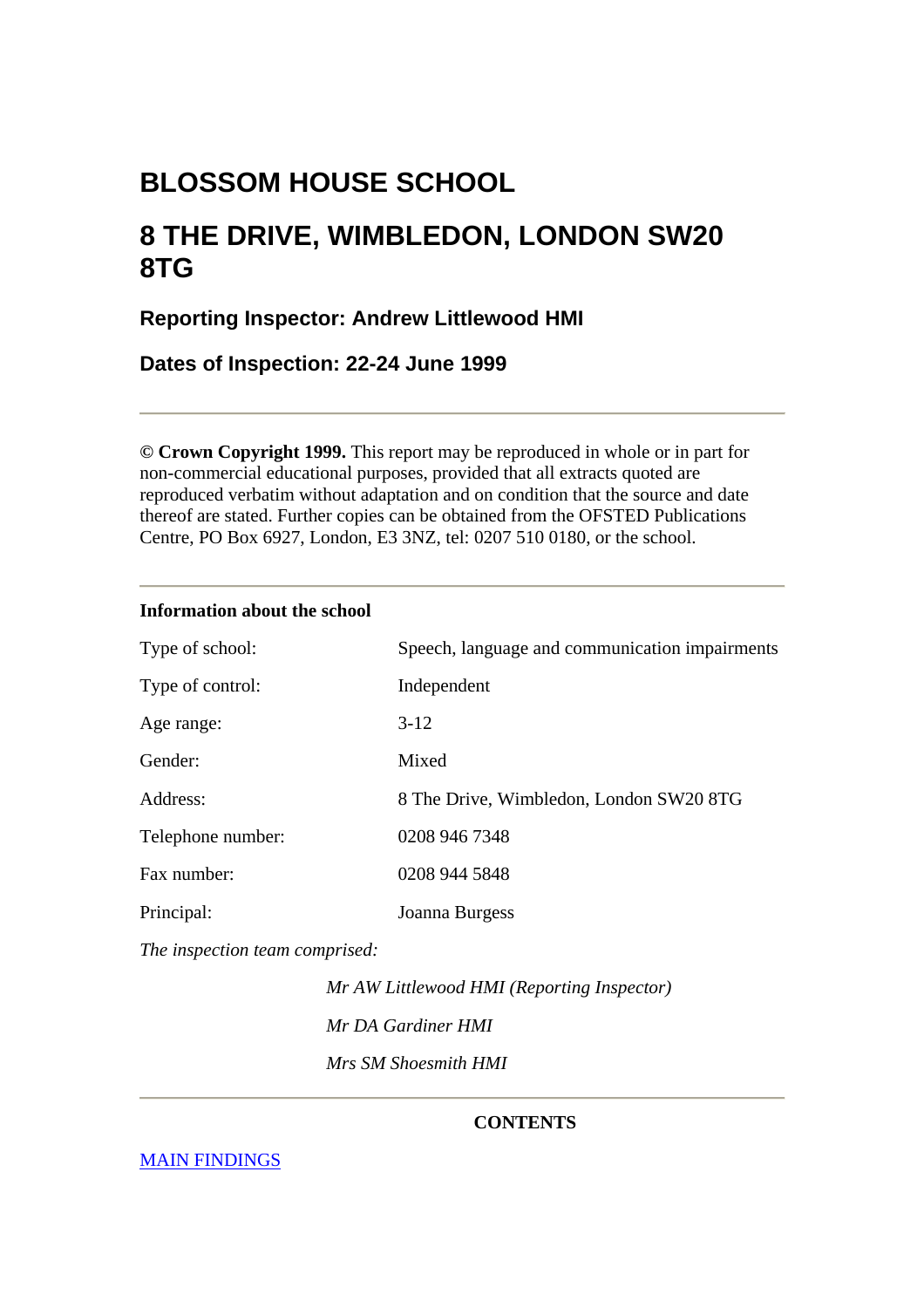### <span id="page-1-0"></span>[KEY ISSUES FOR ACTION](#page-3-0)

#### **INTRODUCTION**

[Characteristics of the school](#page-3-0)

[Key indicators](#page-4-0) 

## **EDUCATIONAL STANDARDS ACHIEVED BY PUPILS AT THE SCHOOL**

[Attainment and progress](#page-4-0)

[Attitudes, behaviour and personal development](#page-5-0)

**[Attendance](#page-6-0)** 

## **QUALITY OF EDUCATION PROVIDED**

**[Teaching](#page-6-0)** 

[The curriculum and assessment](#page-7-0)

[Pupils' spiritual, moral, social and cultural development](#page-8-0)

[Support, guidance and pupils' welfare](#page-8-0)

[Partnerships with parents and the community](#page-9-0) 

## **THE MANAGEMENT AND EFFICIENCY OF THE SCHOOL**

[Leadership and management](#page-9-0)

[Staffing, accommodation and learning resources](#page-10-0)

[The efficiency of the school](#page-10-0)

## **CURRICULUM AREAS AND SUBJECTS**

[ENGLISH, MATHEMATICS AND SCIENCE](#page-10-0)

[OTHER SUBJECTS OR COURSES](#page-13-0)

### **INSPECTION DATA**

[Summary of inspection evidence](#page-14-0)

[Appendix](#page-14-0) **1-4**

**MAIN FINDINGS**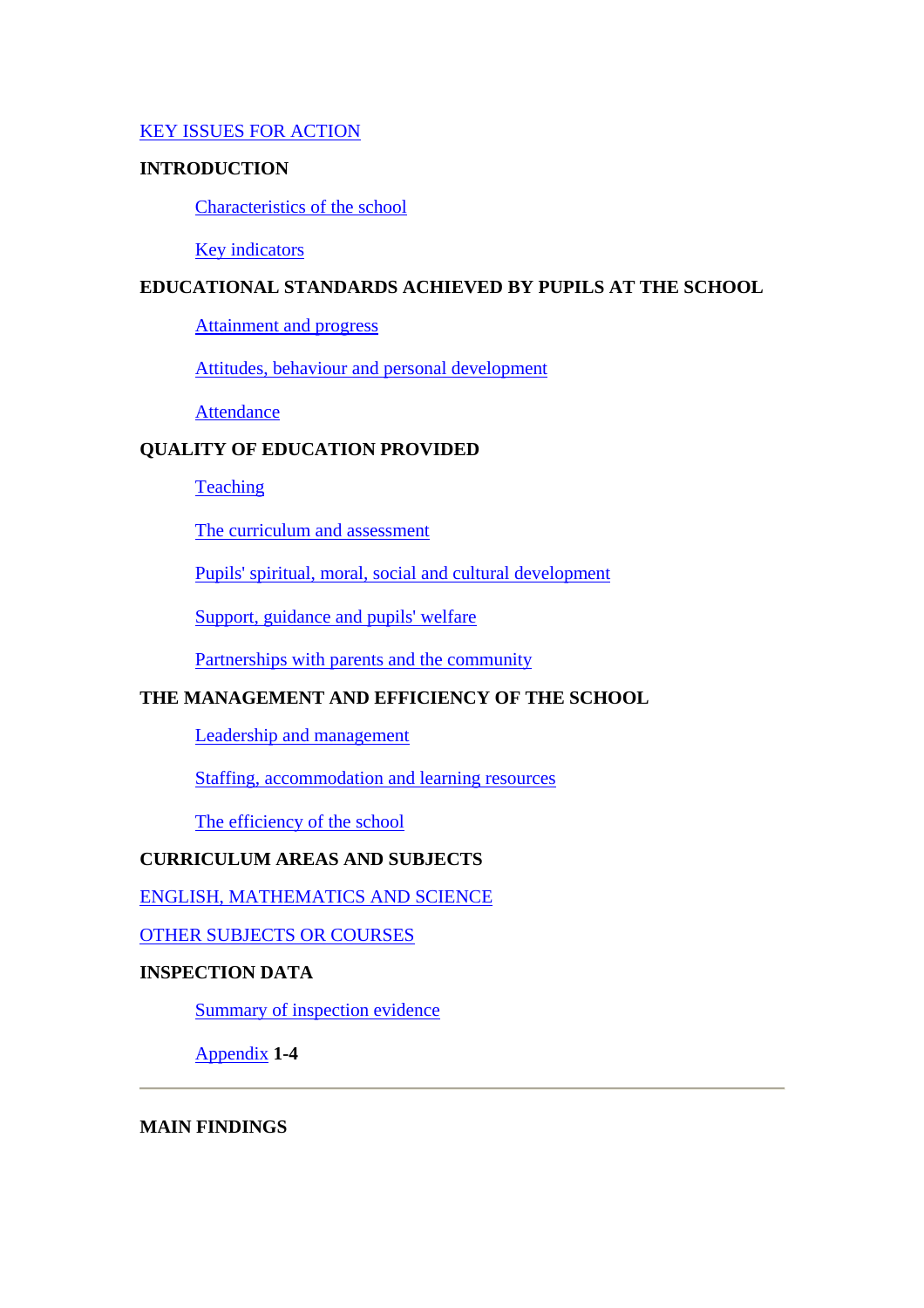1. Blossom House School is an impressive school with many strengths and a clear understanding of what needs to be done to become even more successful.

- 2. The pupils make sound progress in relation to their abilities in all lessons and good or very good progress in 30 per cent.
- 3. In physical education, art, music, science, religious education, geography and elements of mathematics, several pupils are attaining standards in line with national expectations. A few pupils read well and with growing understanding but there are others, mainly those who have only been at the school for a short period, whose attainments could be better.
- 4. The quality of teaching is sound or better in all lessons. It is good or very good 52 per cent and it is excellent in ten per cent. The teaching staff are well qualified and have a good understanding of the pupils' needs.
- 5. The work of the nursery is a strength.
- 6. Classroom assistants provide valuable support in all lessons.
- 7. The contribution of the music therapist, occupational and physiotherapist, and speech and language therapists to the pupils' educational programmes is a strength which is well established and permeates all the work of the school.
- 8. A broad curriculum including the National Curriculum and religious education is provided for all pupils. Appropriate emphasis is given to the development of speech, language and communication skills. Subjects which require further attention, namely mathematics, information and communication technology and design and technology, have been identified by the school and are already included in their development plan.
- 9. Good communication between staff ensures that each pupils' individual education plans are well known to all. A co-ordinator is required to monitor and evaluate the school's overall curriculum provision in order to ensure that a balanced programme of study is provided for all pupils.
- 10. The school's policies for subjects and virtually all aspects of school life, and those schemes of work they have produced are easily accessible, maintain a similar style throughout and are of a good standard.
- 11. The quality of the assessment of pupils' work is good as too is its use in lesson preparation. However, record keeping is currently, while thorough and detailed, too complex to effectively monitor and identify the degrees of progress individual pupils are making.
- 12. Good use is made of the grounds and premises to promote the pupils' learning.
- 13. The school successfully promotes the pupils' spiritual, moral, social and cultural development.
- 14. Relationships between all staff and pupils are very good and all adults are particularly sensitive to the pupils' special needs.
- 15. Throughout the inspection the pupils' behaviour was good. Entries in the school's incident book indicate that those few pupils who have behavioural difficulties are making steady progress through their careful management and regular review. There are opportunities for all pupils to develop and demonstrate their independence but more should be available to match the growing maturity of some of the older ones.
- 16. The school benefits from excellent leadership. The principal has a clear vision and the quality of teamwork, involving all staff, is a strength. The role of subject co-ordinators is growing as also is senior management's responsibilities for monitoring and evaluating the curriculum and the quality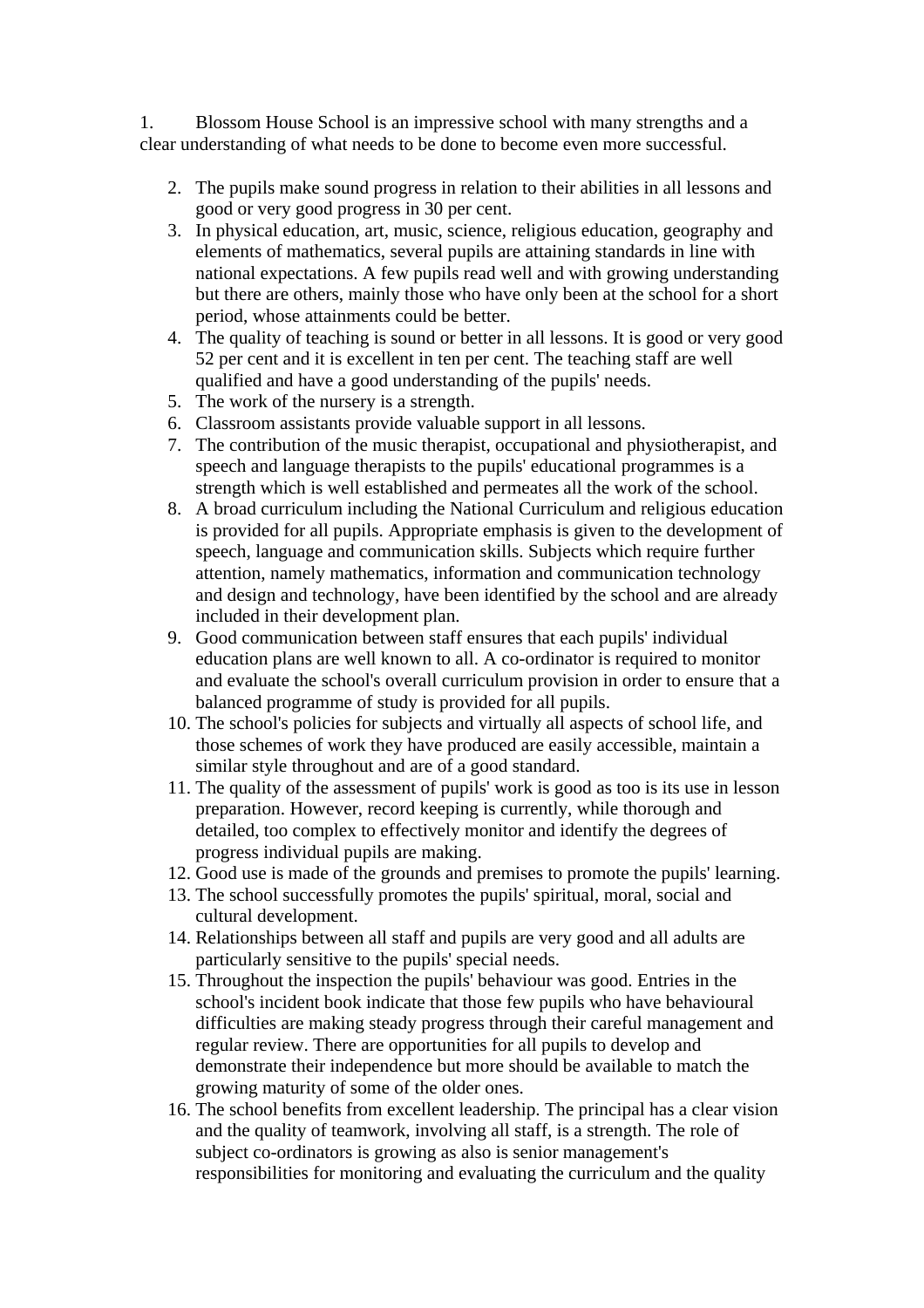<span id="page-3-0"></span>of teaching and learning. The financial and administrative arrangements are good.

17. The school is attentive to the pupils' health and safety. It has provided introductory programmes of sex education and misuse of drugs awareness but has yet to plan ways of incorporating them into the curriculum. It has the confidence of its parents. Over half replied to the questionnaire (see Appendix) and the vast majority expressed very favourable views of the school and the help it has provided for their children.

## **KEY ISSUES FOR ACTION**

- 18. In order to further improve the quality of education at Blossom House School, the principal should:
- continue to develop the curriculum, especially for mathematics, information and communication technology and design and technology and identify a teacher to co-ordinate, monitor and evaluate the curriculum provision for all pupils;
- ensure that a programme of drug awareness is embedded in the curriculum;
- monitor and evaluate the quality of teaching to ensure that all lessons are of the highest quality;
- review the current assessment and recording processes to ensure that each pupils' progress is easily identified;
- provide pupils with greater opportunities to make choices and develop independence as their ability to accept responsibility grows.

## **INTRODUCTION**

#### **Characteristics of the school**

- 2. Blossom House School is an independent day school for up to 80 boys and girls with speech, language and communication impairments. It is situated in the London Borough of Merton, opened in 1993 and moved to its present premises, a former local authority old people's home, in 1996. The principal is also the school's proprietor.
- 3. Currently, there are 56 pupils of school age, ages ranging from 5-12 (see Appendix 2), and 13 who attend the nursery. All the pupils have varying degrees of speech and language impairments. Some have additional emotional difficulties and some display behaviour within the autistic spectrum. Thirty eight of the pupils have statements of special educational need and 36 have places funded by their local education authorities (LEA) with consent from the Department for Education and Employment as the school is still seeking full approval status. The present placing authorities are Ealing, Hammersmith and Fulham, Hillingdon, Hounslow, Islington, Kingston, Lambeth, Merton, Richmond and Sutton (see Appendix 3).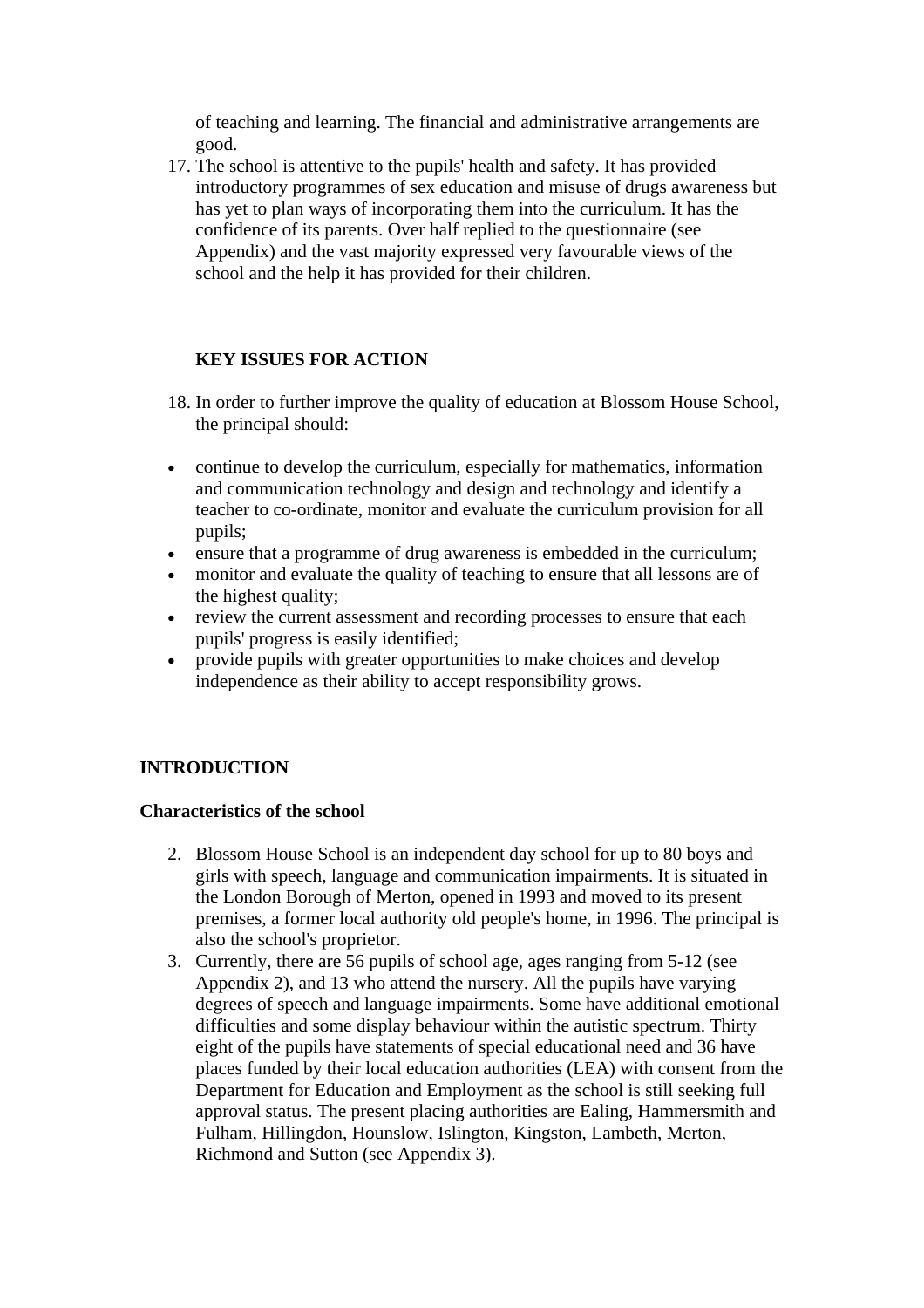<span id="page-4-0"></span>4. The school aims to provide a communication centred environment where children with a range of speech, language and communication impairments are supported in their learning; to provide an opportunity for children to receive support and help with communication skills in a range of learning environments; to provide advice and support for parents and to enable as many of the pupils as is possible to go on to successfully access mainstream education when they leave. It is organised into 8 class groups, including the nursery, and the timetable includes provision for individual and small group therapy sessions for all pupils according to their individual needs. The basic termly fee is £3,140.

## **Key Indicators**

#### **Attendance**

5. There has been no unauthorised absence during the past year and during the week prior to the inspection there was 94 per cent attendance. Parents keep the school informed concerning medical appointments and other such absences and contact the school should their child be ill. There have been no exclusions.

### **Public examinations**

6. The school does not enter its pupils for the National Curriculum Tests (SATs) at the end of Key Stages 1 and 2, but is intending to do so next year.

## **EDUCATIONAL STANDARDS ACHIEVED BY PUPILS AT THE SCHOOL**

#### **Attainment and progress**

- 7. While a few pupils attain standards in line with national norms in aspects of some subjects, all have degrees of difficulty due to their speech, language and communication impairment. The school aims to remediate their difficulties as much as possible and provide them with strategies to succeed in their studies to the best of their abilities. Judgements are therefore made in relation to the pupils' progress and capabilities.
- 8. In all of the 40 lessons observed the pupils demonstrated they were making sound progress and in 30 per cent progress was good or very good. In circumstances where it was sound most of the pupils were consolidating their knowledge and skills and gaining confidence to tackle more demanding work but there were a few who were ready for the next step and could have been given more challenging material. In the best lessons all pupils were working well, making good use of their previous knowledge and newly taught information to solve new problems and learn new ideas in line with the teachers' high expectations.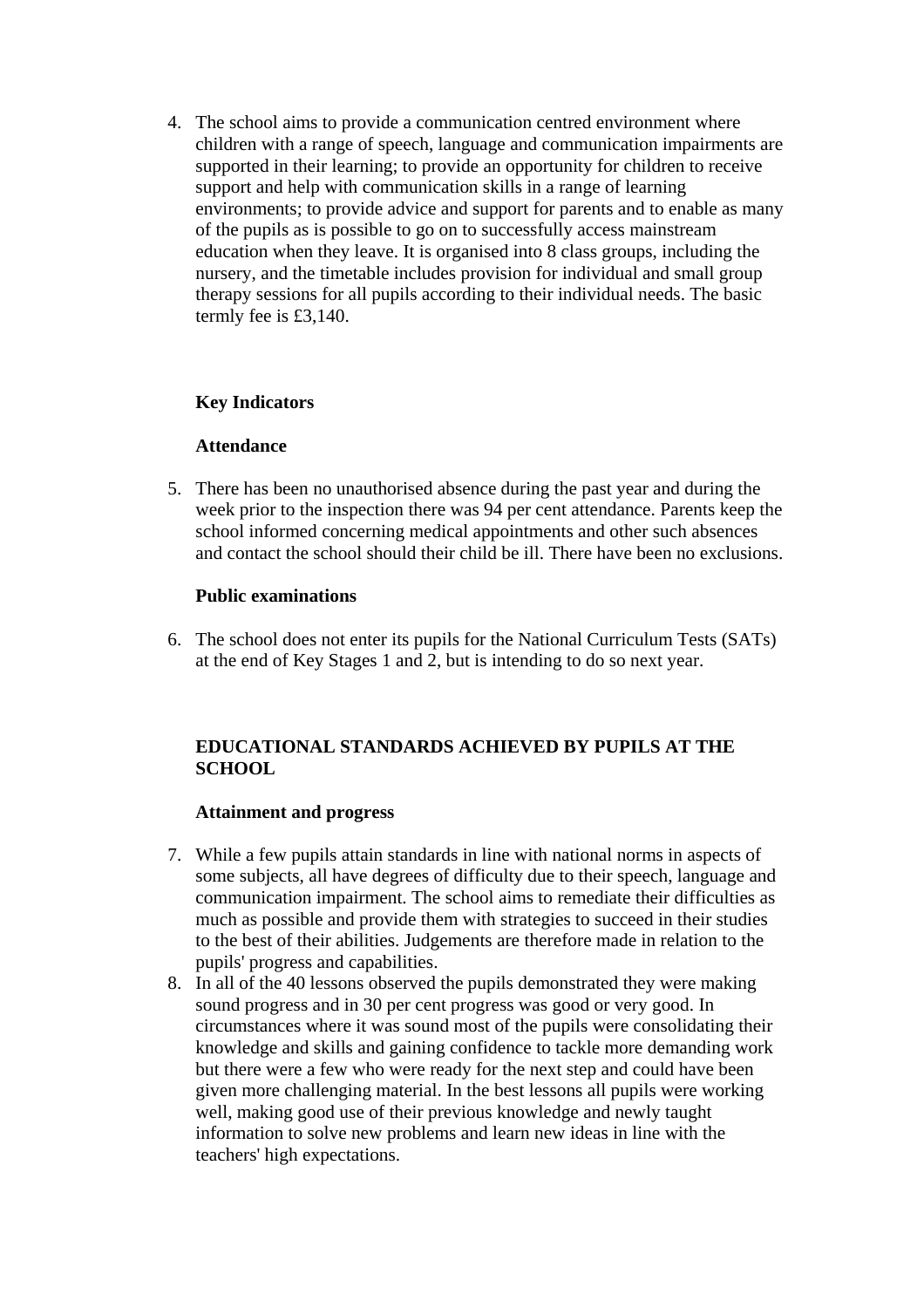- <span id="page-5-0"></span>9. In English, the pupils' progress is at least sound and is good in just under a half the lesson seen. Advances in reading, speaking and listening are generally better than they are in the development of writing skills. There is an appropriate emphasis on consolidating the pupils' understanding and use of language and the identification and use of phonics in the development of reading skills.
- 10. The pupils' make steady progress in mathematics learning new skills and increasing their mathematical knowledge with confidence. Teachers recognise that a few still need to spend time consolidating their current understanding while the pace of learning could be increased for the others. This may well be achieved in the near future if the proposed improvements are made in the scheme of work and teachers plan and present work to suit different ability groups.
- 11. Progress in science is generally good. The younger pupils are gaining skills such as observation and prediction and making steady advances in their scientific understanding. Older pupils demonstrate good knowledge and are progressing with interest and enthusiasm. Through careful observation, measurement and testing they have a good understanding of the most suitable conditions for plant growth and can record and present their data with growing fluency and confidence.
- 12. In art, geography and physical education progress is good with most pupils showing a pride and pleasure in their work. However, in information and communication technology (ICT) and design and technology (D&T) progress is slow, as the schemes of work have only just been implemented. Most pupils have regular opportunities to practise their ICT skills. Activities involving D&T are included in art, geography and history and are planned, but in neither case are the skills and understanding particular to these subjects systematically developed in line with the National Curriculum programmes of study.
- 13. The children in the nursery made excellent progress during a music lesson, demonstrating their understanding of tempo and dynamics very effectively, while thoroughly enjoying themselves and showing marked improvements between their practices and the final performance.

#### **Attitudes, behaviour and personal development**

- 14. All pupils show a positive attitude to study and most gain real pleasure from their success. Some have good levels of concentration and can work independently for long periods during lessons. A few still lack confidence and have low self esteem but records indicate that all have made some progress in this aspect. During lessons all pupils are interested in the work set and are keen to respond to questions or contribute their ideas to the discussions.
- 15. The pupils' behaviour is generally good. They are polite, considerate and respond respectfully to both adults and each other, apologising immediately should they have accidentally upset someone by their actions or comments. However, there are occasions when certain pupils respond inappropriately and require firm, consistent yet sensitive support before they can continue with their work. The school has a clear and well considered policy for behaviour management which all adults follow effectively. The practice of regular reinforcement of acceptable behaviour through praise and encouragement is having a positive effect and the frequency of poor behaviour has been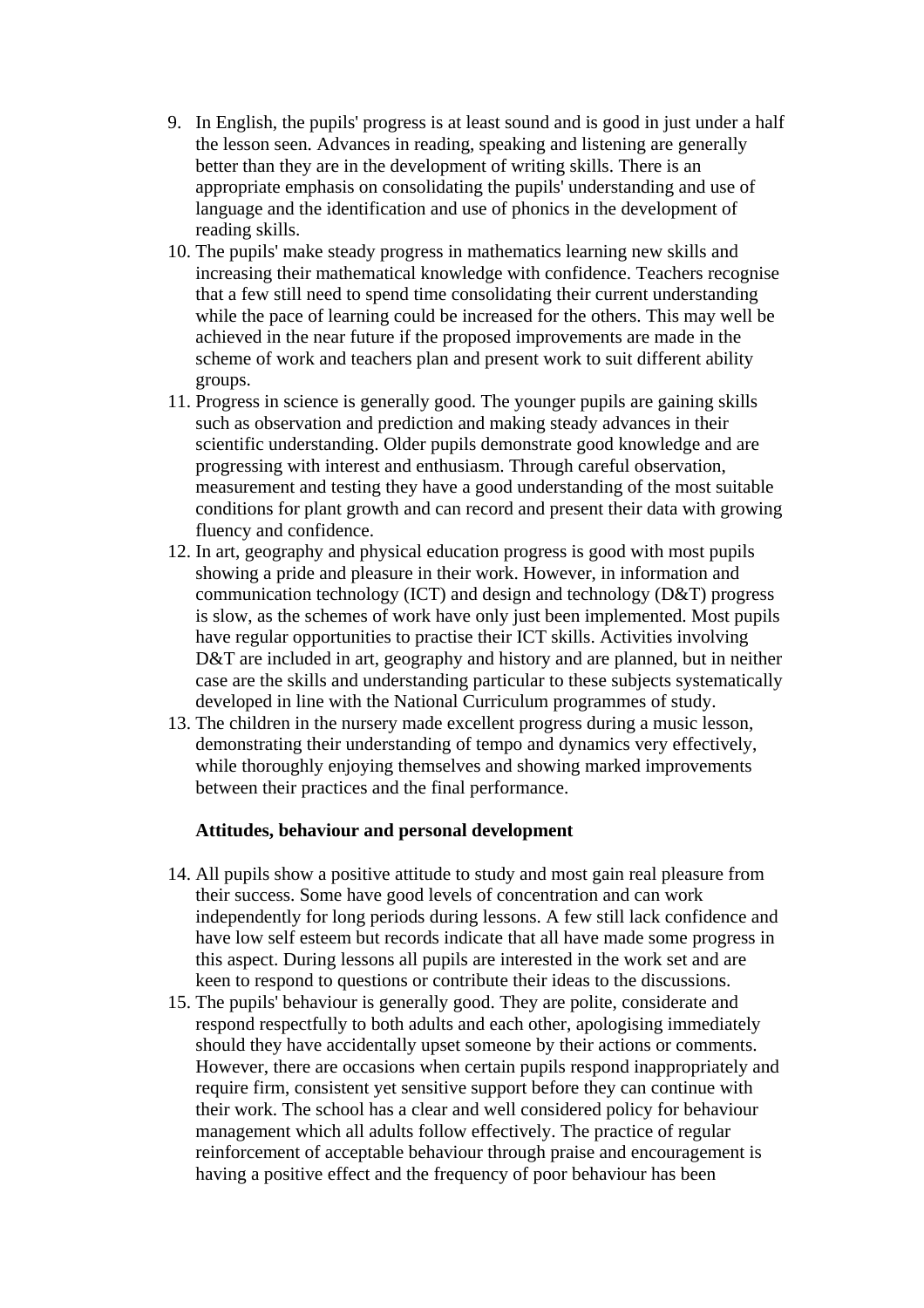<span id="page-6-0"></span>considerably reduced. During the inspection no incidents of poor behaviour took place.

16. The school has no scheme of work related to personal development but all adults make a point of encouraging appropriate responses and provide excellent role models in their relationships with each other and the pupils. Opportunities for pupils to work collaboratively are regularly planned and there are many unplanned occasions during each day, such as play, moving about the school or on arrival and departure when the pupils demonstrate their good social skills, respect for each others' feelings and take responsibility for themselves. This could be extended for the older pupils as their self-worth increases.

#### **Attendance**

17. Both the admissions and daily registers are properly maintained and all absences are carefully checked. Parents almost always contact the school should their child be unable to attend and unauthorised absenteeism is not an issue. The 94 per cent attendance for the week prior to the inspection is about the school's average.

### **QUALITY OF EDUCATION PROVIDED**

#### **Teaching**

- 18. The quality of teaching is sound in every lesson. It is good or better in 62 per cent and outstanding in ten per cent.
- 19. Teachers have a good knowledge of their subjects and a clear understanding of the learning difficulties the pupils encounter during their studies. All lessons are well planned, most making good use of the assessments of previous work. However, in those where teaching is sound, more account needs to be taken of the wide range of ability within the class and particularly the teaching strategies used during the previous lesson so the pupils experience a balanced programme of study with opportunities to progress at a suitable pace.
- 20. In all lessons the collaboration between those adults present is an excellent feature. All contribute considerably to support the maintenance of pupils learning or behaviour, monitor, assess and record progress and identify areas of weakness. This teamwork, which is of a high standard, continuously reinforces the school's strong ethos and provides the pupils with good working practices through example. Good communication between staff ensures that all are aware of their own and each others responsibilities. A further strength of all lessons is the way teachers establish the lessons' objectives during the introduction and remind the pupils of the stage they have reached as the work progresses.
- 21. The outstanding teaching combines the factors already identified with an obvious enthusiasm for and good knowledge of the subject; very well considered questions to ensure that the pupils' understanding is assessed and no additional confusion is introduced; a pace which is demanding; work which is intrinsically interesting, providing opportunities for practical activities and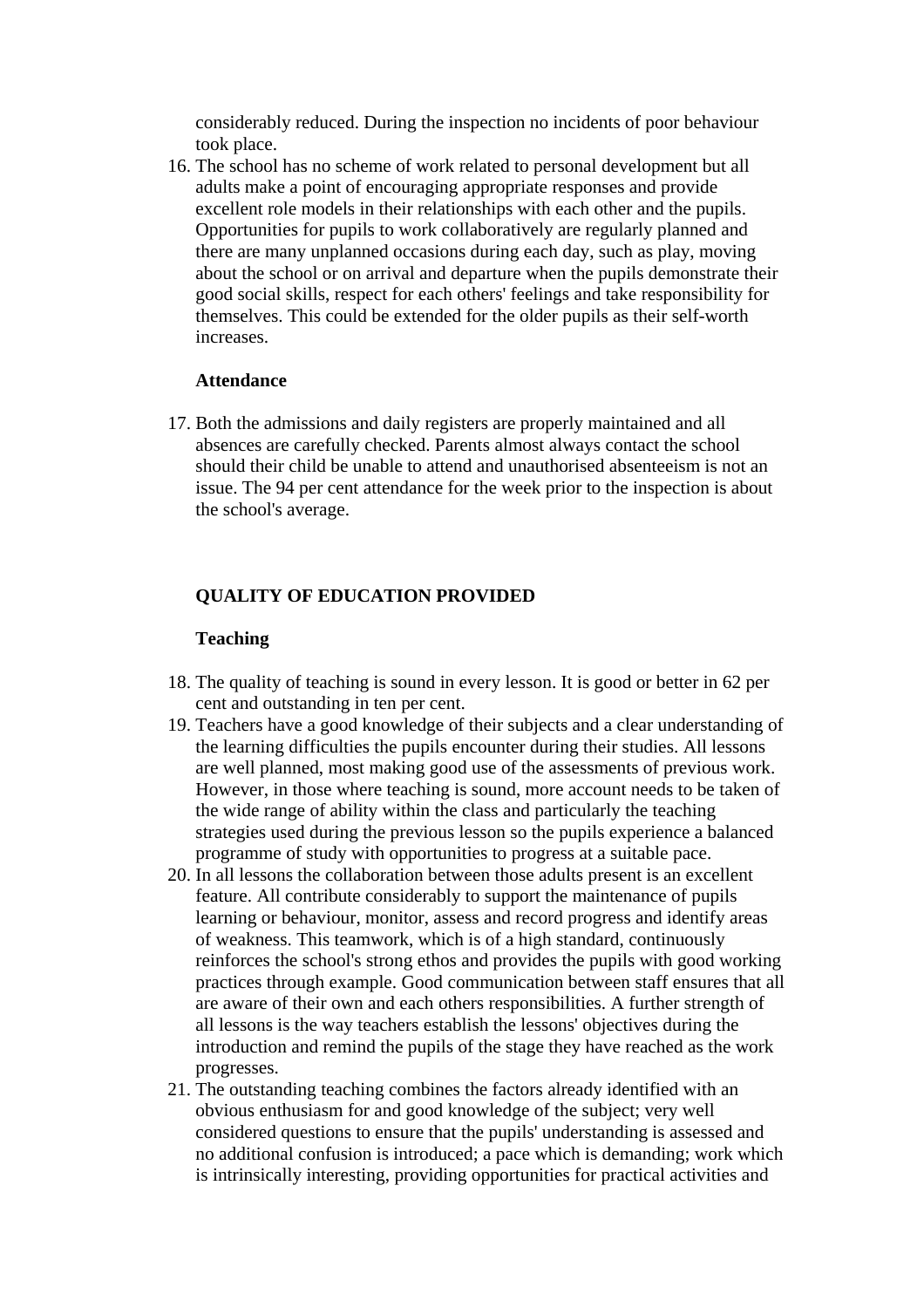<span id="page-7-0"></span>which motivates the pupils to give of their best. Other features include a regular review of the work the lesson has already covered, ensuring the pupils are aware of the lesson's objectives and at which stage they have reached and setting interesting homework to reinforce the main points of the lesson. For example, one boy excitedly described the pleasure he had had using his dictionary to search for and list words which followed a particular spelling pattern, and at the end of a science lesson, real enthusiasm was shown for the task of discovering as much as they could about vibrations in connection with work on sound.

#### **The curriculum and assessment**

- 22. The school provides a broad curriculum which includes the subjects of the National Curriculum and religious education and appropriately gives particular attention to the development of the pupils' speech, language and communication skills. In addition, speech and language therapy, occupational therapy, music therapy and physiotherapy are provided in varying degrees according to each pupil's needs.
- 23. The nursery offers a rich programme comprising personal and social development, language and literacy, mathematics, knowledge and understanding of the world physical development and creative development as well as access to the range of therapies already described.
- 24. Sufficient time is allocated to the core subjects of English, mathematics, science and ICT, but the latter has yet to be fully developed across the curriculum. To ensure suitable attention is paid to geography and history only one is studied per term. Design and technology is planned to be taught in conjunction with other subjects, for example, designing and making simple percussion instruments during a music lesson, but this is still in the early stages of development.
- 25. There are policies for all subjects and schemes of work are available for all except D&T. Those for mathematics, and ICT being reviewed but the others are generally well considered and provide good starting points for lesson preparation.
- 26. The English curriculum includes the valued contributions of the speech and language therapists, particularly in lessons which focus on literacy and speaking and listening. Of considerable value is their careful analysis of the language content of all classwork and the assistance they provide for teachers and classroom assistants to ensure that the pupils will be able to access the work set and understand and use the subject specific vocabulary. Similar support is provided by the occupational and physiotherapist to ensure that the pupils are using suitable resources, handling them properly, are seated comfortably and are shown the correct way to manipulate equipment.
- 27. Short term planning, which incorporates assessments of the pupils' progress, the subject's scheme of work and any additional advice from the therapists is good in the majority of lessons but still requires further development in a few.
- 28. Medium and long term plans have been produced but they need more detail concerning continuity from year to year and the monitoring of each pupil's progress, especially as all class groups contain pupils of different ages. In addition they should also be more closely aligned to the National Curriculum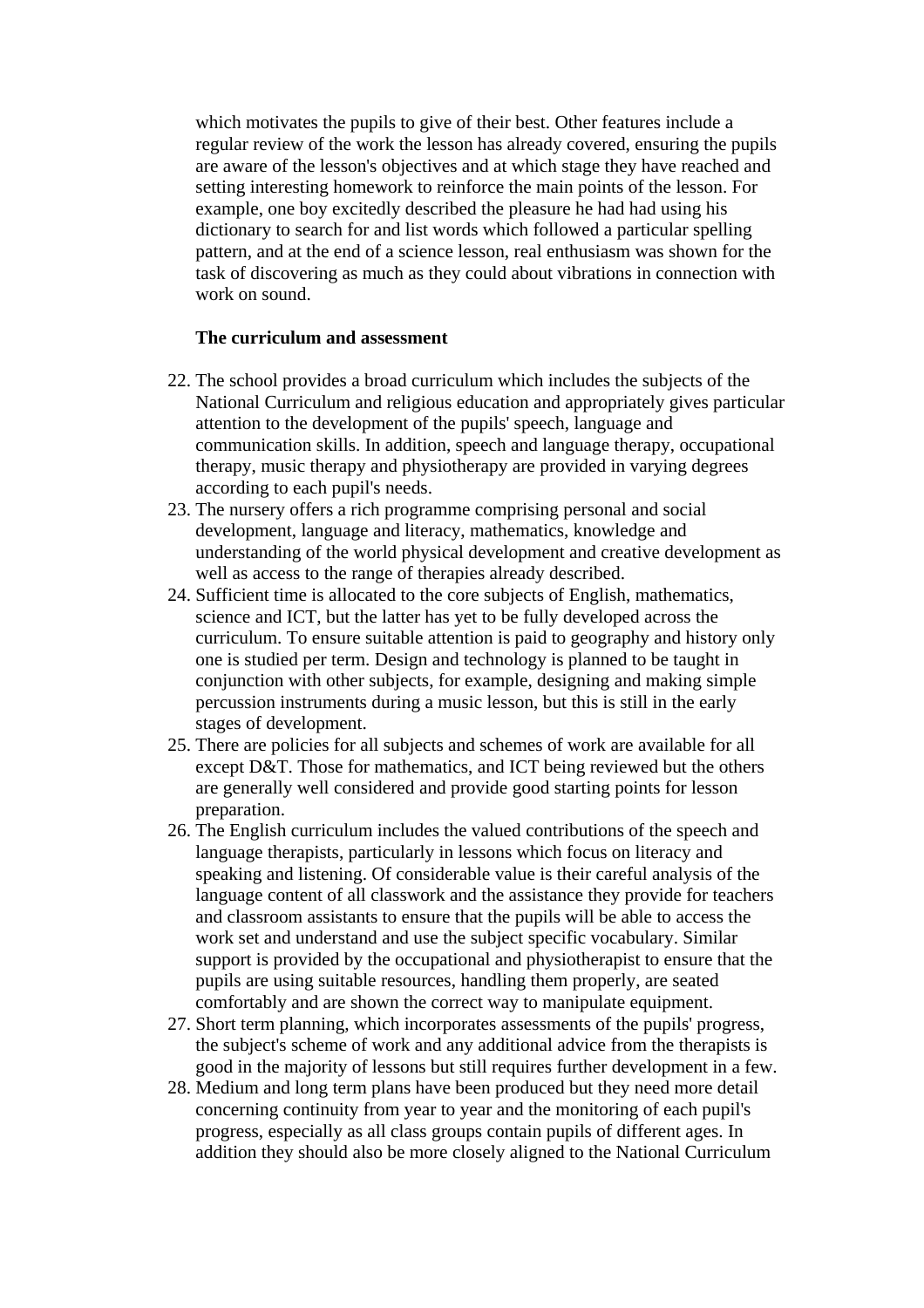<span id="page-8-0"></span>programmes of study and include details of how the sex education and drug misuse awareness programmes are to be provided.

- 29. Curriculum co-ordinators are steadily establishing their roles and their specialist teaching is a strength.
- 30. The school has a good assessment policy and during lessons all adults take careful note of each pupil's progress. On a day to day basis, good use is made of the many evaluations which are undertaken, especially to prepare further work. Individual education plans are prepared for every pupil which include a suitable range of targets to be reached during the following term. These are well known to all staff concerned and copies are circulated to parents so they too can be more actively involved. The school intends to include the national standardised assessment tests (SATs) next year and this too will help to provide details of each pupil's attainment and progress. However, at present it is difficult to create a picture of the overall progress of pupils over a period of time.

### **Pupils' spiritual, moral, social and cultural development**

- 31. The school successfully promotes the pupils' spiritual, moral, social and cultural development at every opportunity during each school day. An adult is available to welcome them on arrival and others supervise free time throughout the day to ensure they behave socially and responsibly while playing. Assemblies provide time for prayer, thinking about issues which affect their lives and the lives of others and celebrating each others' good work. They are well planned, happy occasions which often give the pupils the chance to present a piece of work at which they have been particularly successful, thus developing their self esteem, confidence and social skills.
- 32. Religious education lessons introduce the pupils to aspects of the major world faiths and help them to understand other people's points of view and how a belief in God has given strength and comfort to many and influenced the way they live their lives.
- 33. The school has a few easily understood rules concerning behaviour which set clear expectations for all. The pupils respond well, recognise what is right and wrong and are making sound progress in the development of good moral principles.
- 34. Opportunities for the pupils to grow in social and cultural understanding are well developed through subjects such as history, geography, art, physical education and music, as well as stories during English lessons. In addition, arrangements for trips to places of interest and visit to a local school to play games together are carefully planned with the pupils' social and cultural development in mind.

#### **Support, guidance and pupils' welfare**

35. Relationships throughout the school are excellent. All staff know the pupils well and are sensitive to their individual needs. There are suitable health and safety, child protection and behaviour policies which are understood and properly implemented by all adults. Medical and first aid arrangements are sound. The site is secure and checks are made regularly to ensure there are no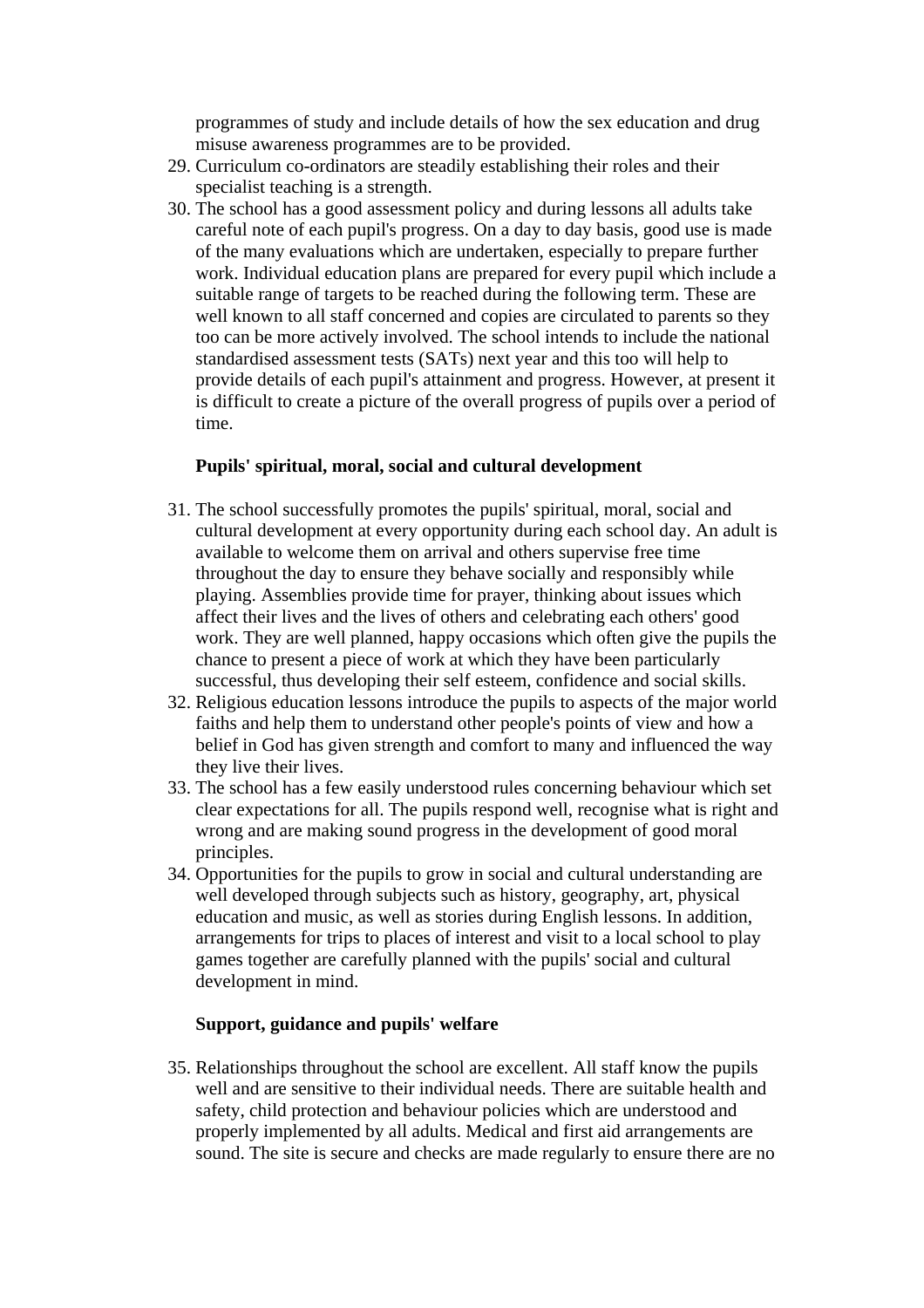<span id="page-9-0"></span>potential hazards. The school's incident book is up to date and properly maintained.

- 36. The contributions from the therapists has a significant impact on the pupils' academic progress and personal development.
- 37. Annual reviews are completed for all pupils with statements. They provide a reasonable record of the work the pupil has covered but, as was noted earlier, could give a more focused account of their progress.

#### **Partnerships with parents and the community**

- 38. The school works hard to ensure that partnership with parents and its links with the local community are successful. There are regular contacts with parents especially those who bring their children to school each day, and home school diaries are well established for all who require them.
- 39. The response to the questionnaire circulated prior to the inspection was very positive. Over half replied and of those received only few raised any concerns, mainly about not being kept as fully informed of their child's progress as they would have wished. The others often included comments underlining their complete satisfaction with the work of the school and the difference they had observed in their child's behaviour, attitude to school and the progress they are now making. Several also appreciated the curriculum meetings which the school arranged.
- 40. Links with local secondary schools and colleges have been created and students often complete periods work experience at Blossom House. Contact with a neighbouring middle school enables the older pupils form Blossom House to gain experience of playing games in groups larger than would otherwise be possible and generally socialising with other pupils.

#### **THE MANAGEMENT AND EFFICIENCY OF THE SCHOOL**

#### **Leadership and management**

- 41. The school is effectively managed by the principal who is also the proprietor. There are well understood aims and the quality of the teamwork which has been created through the head's strong leadership and clear educational vision is excellent. Regular meetings keep all informed and the development plan sets priorities for future action and the time scale for their completion.
- 42. The policies and documentation available to support the good management of the school provide clear guidance for staff and curriculum co-ordinators are steadily developing their monitoring roles.
- 43. The work of the speech and language therapists is very well co-ordinated by a member of the senior management team. This ensures that they continue to have a considerable influence on the pupils' progress. To ensure that progress in all subjects as well as language and literacy is clearly identified and recorded, an equivalent post of curriculum and assessment co-ordinator would be an advantage.
- 44. The principal regularly observes lessons and monitors lesson plans and schemes of work especially when new teachers join the school with the aim of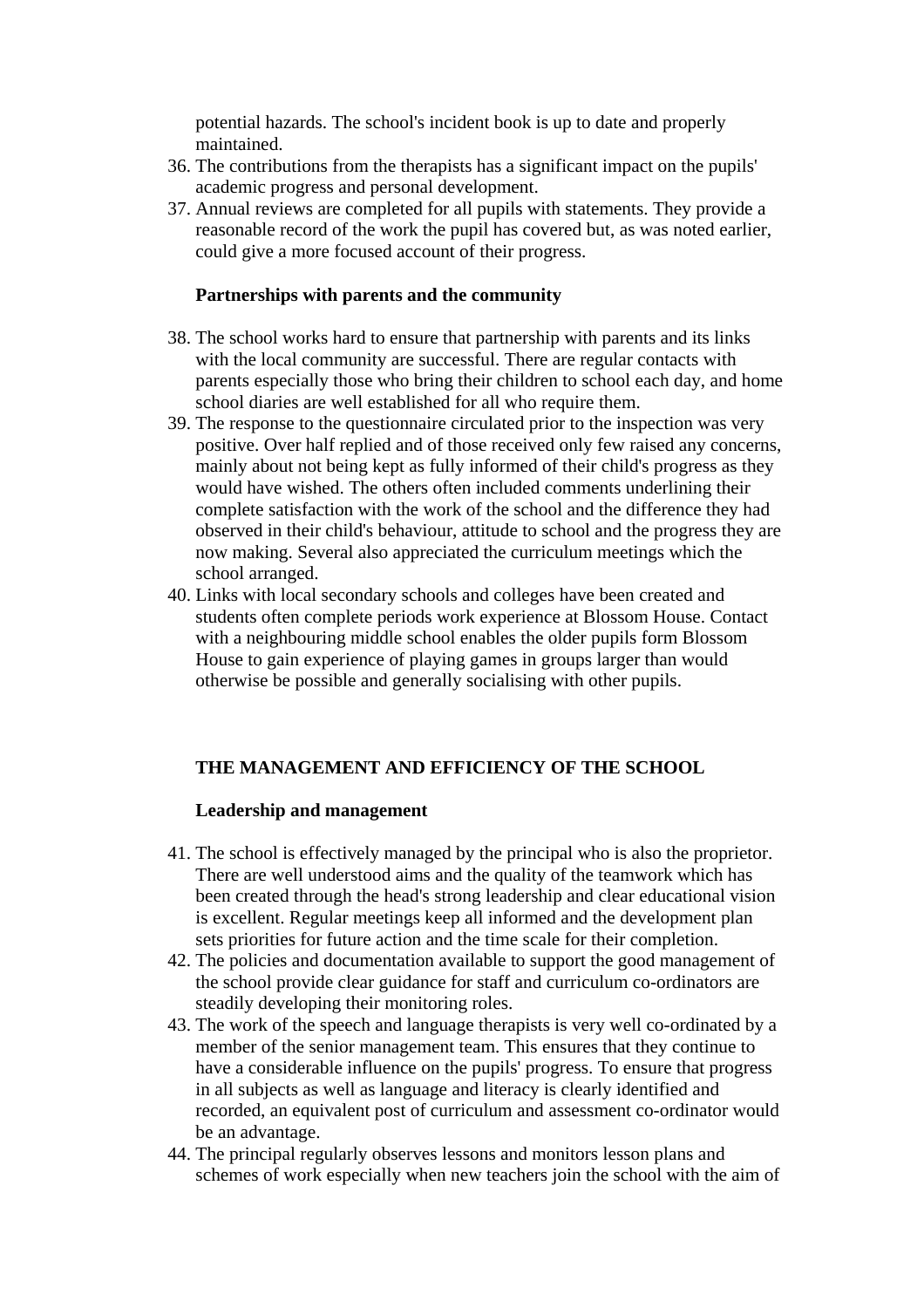<span id="page-10-0"></span>ensuring that the excellent examples of teaching and classroom support provided by both therapists and classroom assistants are as widespread as possible. To achieve this it is suggested that senior management give more attention to monitoring and evaluating the quality of teaching throughout the school.

#### **Staffing, accommodation and learning resources**

- 45. The school employs a good balance of well qualified and experienced teachers and therapists. Those newly appointed receive a very good induction with support from colleagues, regular appraisal and opportunities for further professional development are provided. All staff have clear employment contracts and are aware of the school's pay policy. Staff development generally is well planned with new responsibilities included in reviewed job descriptions and sound links established between the staff development and the needs of the school as recorded in its development plan. It is important that the school keeps up to date with government initiatives as most of the pupils on leaving Blossom House go on to schools in the maintained sector. The school has received copies of the national literacy strategy and should endeavour to keep abreast of developments concerning the numeracy strategy by attending the local courses organised to aid its implementation.
- 46. All of the classroom assistants and nursery nurses hold additional qualifications including first degrees, NVQs and City and Guilds learning support diplomas.
- 47. There are many individual strengths amongst the staff but their outstanding quality is the excellent teamwork they demonstrate in all aspects of school life.
- 48. The school grounds and premises are in good condition and the standard of cleanliness is high. Good displays of pupils' work brighten the entrance hall, stairs and shared areas and classroom displays provide a balance between good examples of pupils' work and educational posters and equipment. Thoughtful use has been made of the smaller rooms to provide work spaces for small groups and individual support.
- 49. Learning resources are generally good and well used to promote understanding but some of the material to support the English curriculum is old and should be replaced as funding permits.

#### **The efficiency of the school**

50. Financial control and school administration is good. The principal ensures that staff time is used effectively, planning is detailed and priorities set, pupils make sound progress and the quality of teaching is generally good. The fee structure is clear. The school provides good value for money.

#### **CURRICULUM AREAS AND SUBJECTS**

## **ENGLISH, MATHEMATICS AND SCIENCE**

#### **English**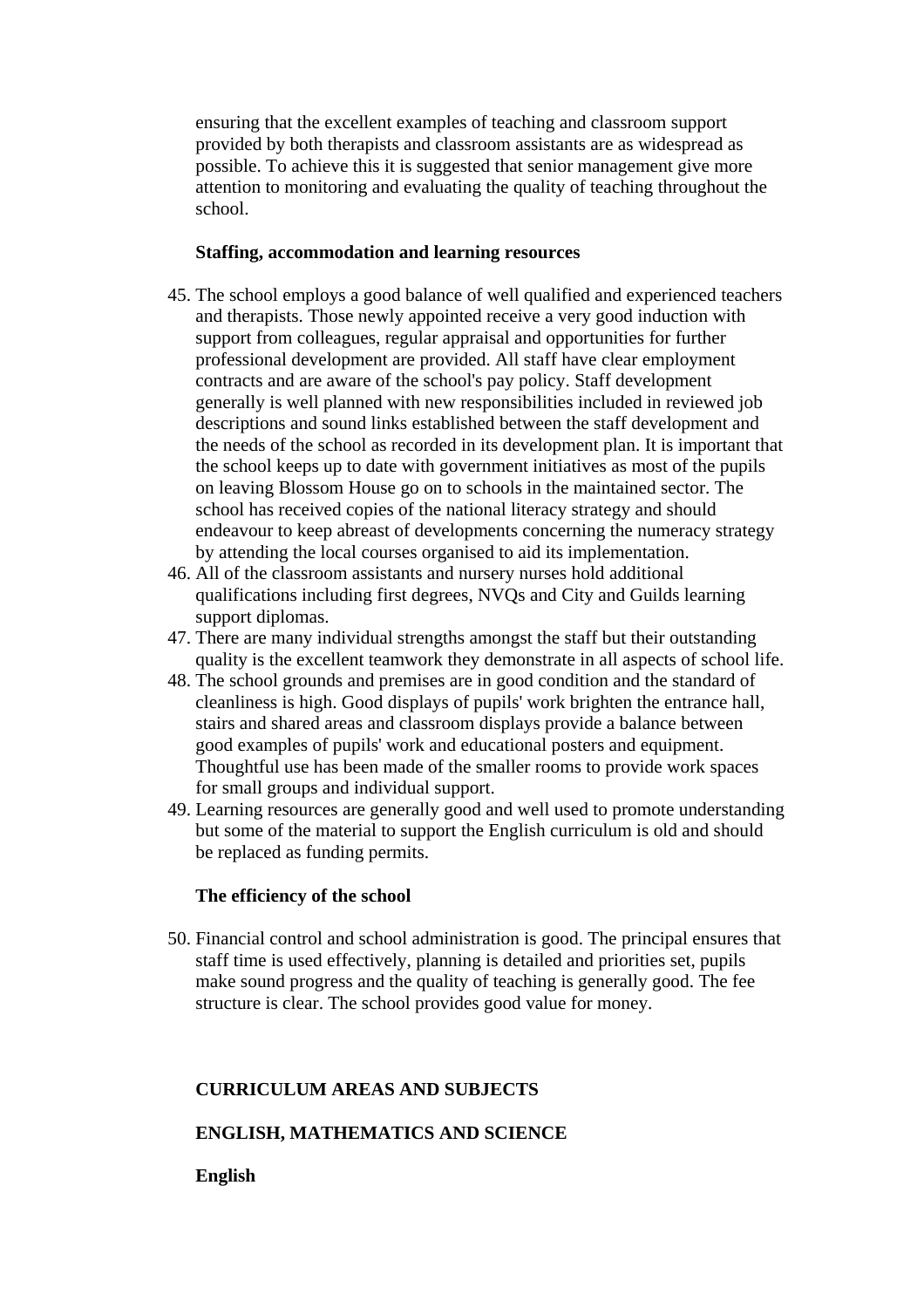- 51. Several pupils are working at levels within national norms in reading and all are making sound progress in learning to read. Their understanding is not so well advanced but nevertheless all are developing and using with accuracy, a broader vocabulary. The pupils' speaking and listening skills are developing well with several pupils making good progress in the sequencing and presentation of their thoughts and making considerable improvements in their ability to listen carefully and follow simple instructions. Their handwriting is given due attention and is improving steadily, with some of the older pupils producing pieces of a reasonable standard. All are encouraged to write and record information and their ideas but, for most pupils, this aspect is the one in which they have progressed least due to their specific difficulties. There are some good examples of ways in which the older pupils are encouraged to increase their confidence in writing by recording their ideas in other subjects such as science.
- 52. The quality of teaching is good in over two thirds of lessons and this, coupled with the valuable input from speech and language therapists, ensures that all pupils are carefully assessed and their specific needs properly addressed. All lessons are carefully planned and at each stage checks are made to assess the pupils' understanding and their retention and use of the new work. The good contributions of those other adults present means that the progress of each pupil is rigorously monitored through precise questioning. In the best lessons the pace of work is suitably demanding and a variety of oral, practical and written work is prepared to sustain the pupils' interest and concentration. Plenty of opportunities are planned during each week to provide individual therapy, and a balanced programme of spelling, handwriting, role play, discussion and literacy development. The school endeavours to ensure that all English related work stems from a common theme. This could be further reinforced through the introduction of aspects of the framework of the national literacy strategy. The school has a good scheme of work and plenty of suitable resources, including some lap top computers and is encouraging pupils to develop keyboard skills.
- 53. The pupils show a good level of enthusiasm for and interest in their English lessons. They are sociable and respond positively and with a growing confidence to the work set. They concentrate well and are proud of their achievements in an area in which all experience some degree of difficulty.

#### **Mathematics**

54. Standards attained by a few of the pupils in work related to numerical problem solving are in line with national expectations. By the end of Key Stage 1 most of the pupils can recognise and name simple regular shapes, name and sequence numbers up to 20, complete simple addition and subtraction problems both mentally and in written form. They are learning number facts and are beginning to understand and use the specialist language of mathematics with accuracy and confidence. By the end of key stage 2 the pupils are demonstrating sound skills in the addition of number, reasonable recall of number facts, can calculate using the four rules in simple problems, have a growing understanding of fractions, measurement and have begun to work successfully with data bases.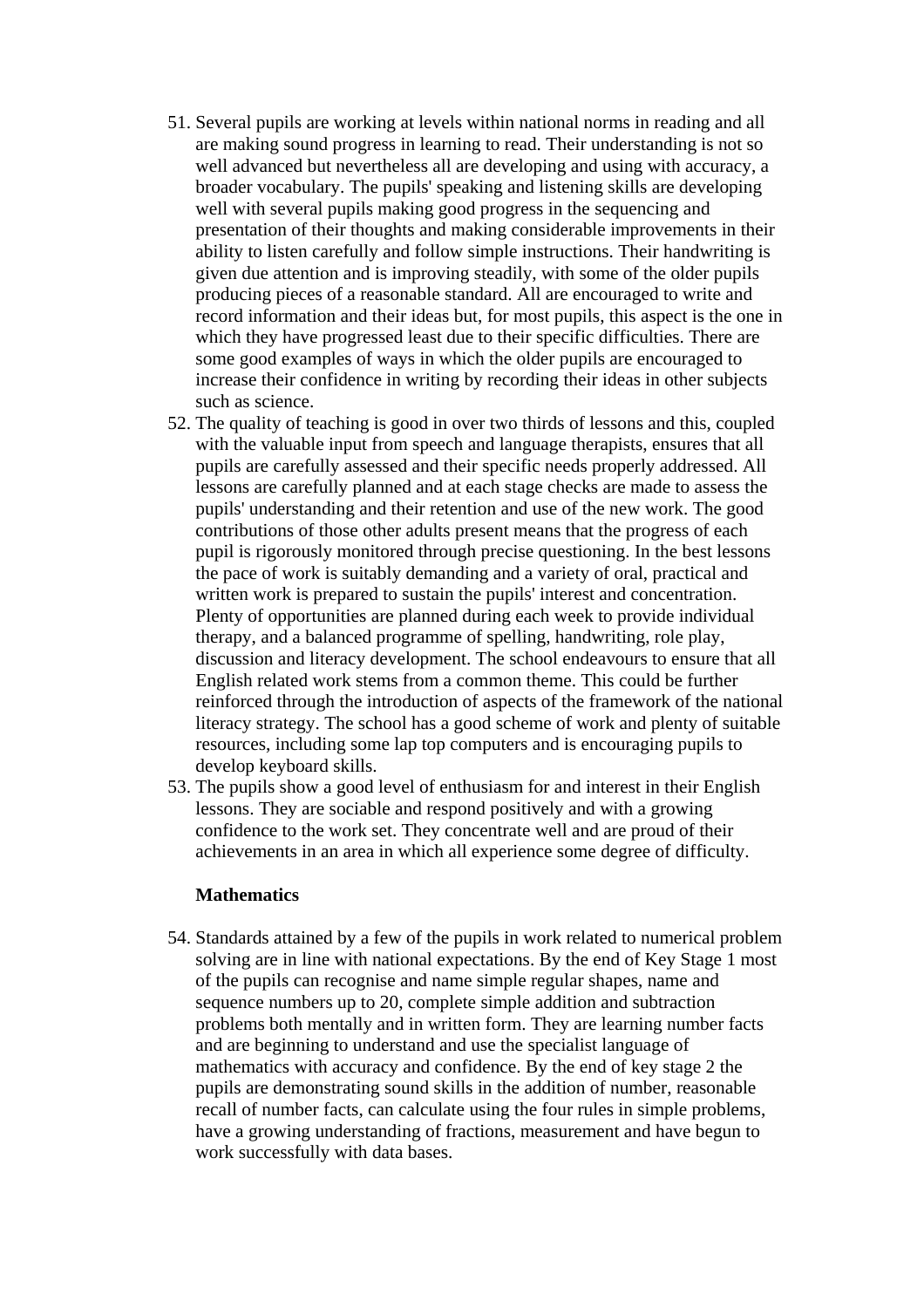- 55. The pupils' progress is sound in all lessons. However the pace of progress for several pupils is slow as they develop their mathematical language and the school needs to ensure that their pace of progress is sustained. All pupils show an interest in their work, are consolidating their knowledge and broadening their understanding and use of mathematical language in appropriate contexts.
- 56. The quality of teaching is sound in all lessons and good in a half. Work is generally well planned and includes specific learning objectives which are communicated to the pupils and reinforced as the lesson progresses. This is a common feature of all lessons and is a strength throughout the school. The teachers' subject knowledge is sound and appropriate teaching strategies are used with sufficient emphasis on practical activities. However, in some lessons, too much time is spent introducing the work, with little opportunity for pupils to become actively involved. This inevitably leaves insufficient time for group or individual tasks and an opportunity for the pupils to rehearse what they have learned at the end of the lesson. The degree of differentiation to provide for the pupils' individual needs requires further attention in a few lessons.
- 57. Pupils enjoy their mathematics lessons and work with concentration and confidence, especially during the whole class introductory session when all are keen to answer questions and show off their knowledge and skills. Many are able to work independently and with a partner with minimal supervision.
- 58. Some recent developments in mathematics include a review of the policy and short, medium and long term plans. The scheme of work is relatively new and the school are still making adjustments to it. Staff recognise that there is further work to be done including the development of a whole school system to assess and record pupils' progress; the introduction of target setting; the inclusion of the SATs and the implementation of those elements of the national numeracy strategy which can be suitably adapted to meet the needs of the pupils.

#### **Science**

- 59. The pupils make good progress in science and demonstrate increasing levels of both understanding and skills as they advance through the school. Younger pupils are learning about the properties of various common materials through exploration and play, listen and recognise the sounds made by different objects during their normal use and are beginning to develop the idea of a fair test. This is well understood by the older pupils who have devised experiments to discover to effects of water and light on plant growth. These pupils demonstrated good skills of prediction and recording and established simple hypotheses as a result of careful observation and discussion. They know and use many scientific terms with accuracy and confidence.
- 60. The quality of teaching ranges from sound to outstanding. Work is very well prepared and thoughtfully presented, making good use of suitable equipment. Clear objectives are set during the introductory period as well as a review of what was done during the previous lesson. Careful questioning ensures the pupils' progress is assessed throughout the lessons. The teachers have a good knowledge of the subject content and the scheme of work includes appropriate reference to the National Curriculum levels of attainment and programmes of study. Work continues at a good pace and the pupils are set suitable challenges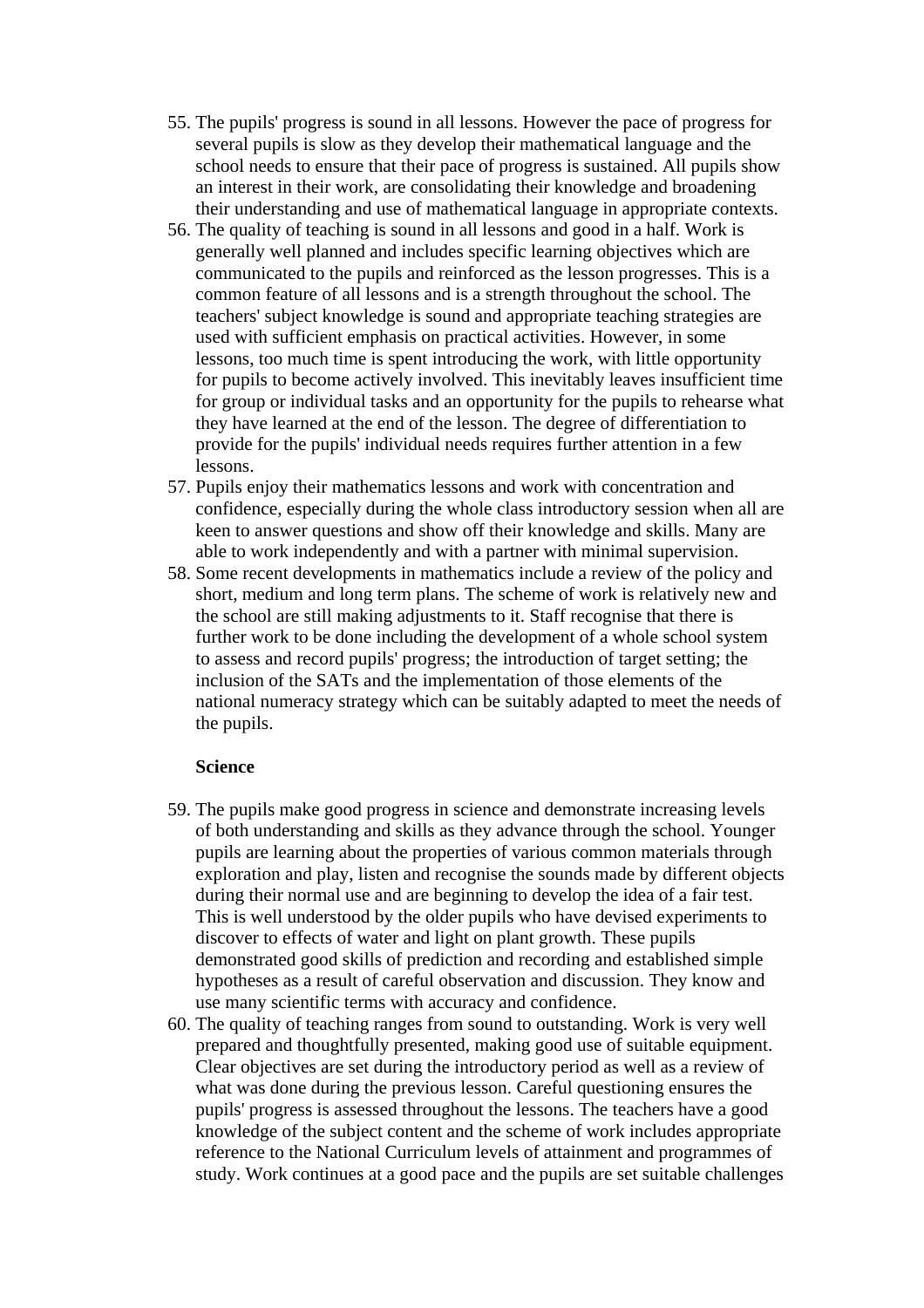<span id="page-13-0"></span>in line with their abilities. The subject co-ordinator is building up a good collection of suitable resources and is planning to introduce the use of computers into the science work in the near future.

61. The pupils enjoy the work, concentrate well and make very good use of their previously learned studies to tackle new situations. They apply their well rehearsed skills effectively and handle equipment and resources carefully. They are keen to contribute to class discussions and co-operate well with each other.

#### **OTHER SUBJECTS OR COURSES**

- 62. Art is a popular subject which is well taught. Pupils develop a good range of techniques, experiences and have opportunities to study the work of famous painters. Lessons include both two and three dimensional work and an art club, which takes place after school, is well attended. Good examples of the pupils' work are displayed throughout the school.
- 63. Work involving D&T is generally planned to illustrate work in other subjects such as geography, history and art where, for example, pupils made models to reinforce their understanding of the ancient Egyptians. The school is planning to produce a scheme of work which identifies the main features of what is to be taught so that the present practice can be improved and the pupils' progression in their development of technological skills and ideas can be clearly monitored. Information and communication technology is in a similar position. Pupils have access to some useful programs to reinforce their spelling and keyboard skills and they produced a newsletter using a range of desktop publishing and word processing skills. The subject is still in the early stages of development and has yet to be included as a resource for learning in all subjects.
- 64. Music is well taught and pupils have the opportunity to listen to, compose and make music in line with the recommendations of the National Curriculum. All pupils, especially those in the nursery, thoroughly enjoy the work and sing well, particularly during assemblies.
- 65. Geography and history are taught in alternate terms, geography featuring during the inspection. Both the teaching and learning are of a very high standard with the pupils gaining considerable confidence in their success at learning and using geographical terms. The locality and videos are excellently used to enhance the pupils' understanding of differences in land use.
- 66. The school's physical education programme provides a good range of activities including games and swimming. The subject is well taught and the pupils make good progress, learning ball skills, swimming, water confidence and safety techniques, to play according to rules and to collaborate with other team members. Opportunities to play in larger groups with pupils from other schools have been planned. In addition, the pupils learn about themselves, their capabilities and why regular exercise is good. Plenty of time is given to the subject which is much enjoyed by all.
- 67. Religious education lessons are planned for each class weekly and the quality of teaching and learning is of a high standard. The pupils listen carefully to well told stories from the Bible and follow the local Agreed Syllabus which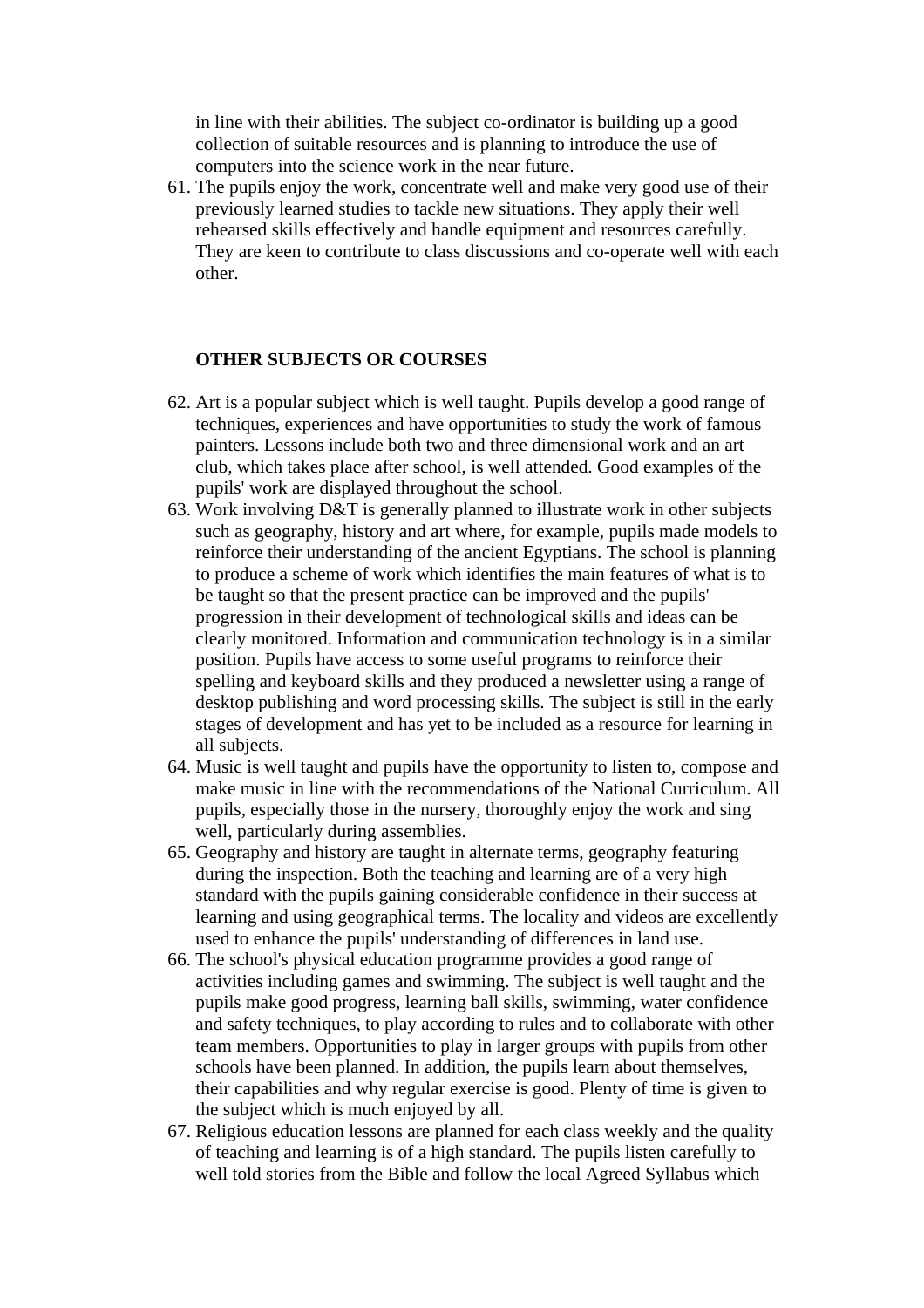<span id="page-14-0"></span>includes an awareness of other people's beliefs and aspects of the world's major faiths.

## **INSPECTION DATA**

#### **Summary of inspection evidence**

- 40 lessons or parts of lessons;
- two assemblies;
- nine therapy sessions (parts of);
- school documentation including schemes of work, parents brochure and staff handbook;
- annual reviews, IEPs, and a sample of the pupils' records.

## **Pupils' work**

- 40 parents questionnaires;
- discussions with principal, teachers, speech therapists, classroom assistants, occupational therapist, music therapist, physiotherapist.

## **Appendix 1**

#### **Pupil and teacher numbers**

| Number of full-time pupils        | Girls: 11; Boys: 45; Total:<br>56 |
|-----------------------------------|-----------------------------------|
| Number of part-time pupils        | Girls: 5; Boys: 8; Total:<br>13   |
| Number of pupils on roll          | 69                                |
| Number of pupils with a statement | 38                                |

| Full-time qualified teachers   |  |
|--------------------------------|--|
| Part-time qualified teachers   |  |
| Part-time unqualified teachers |  |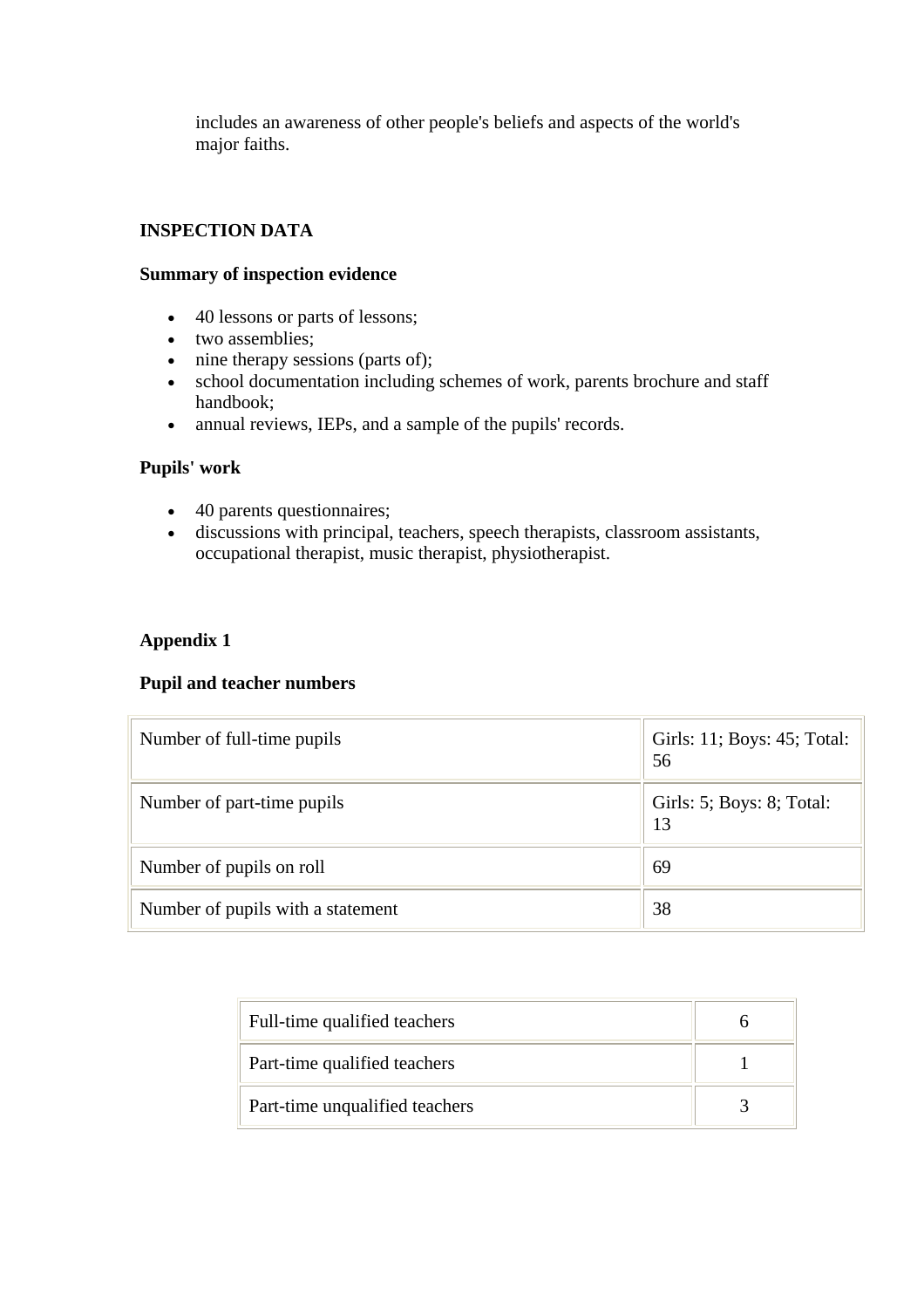| Other staff                              |    |
|------------------------------------------|----|
| Full-time speech and language therapists | 6  |
| Part-time physiotherapist                |    |
| Part-time occupational therapist         |    |
| Full-time nursery nurse                  |    |
| Full and part-time classroom assistants  | 12 |

## **Appendix 2**

# **Pupil numbers according to National Curriculum years**

|                        | <b>Boys</b>    | Girls          | Total          |
|------------------------|----------------|----------------|----------------|
| Nursery                | 8              | 5              | 13             |
| Reception              | $\overline{7}$ | $\mathbf{1}$   | 8              |
| Year 1 (age $5-6$ )    | 9              | $\overline{2}$ | 11             |
| Year 2                 | $\overline{7}$ | $\overline{2}$ | 9              |
| Year 3                 | 6              | $\mathbf{1}$   | $\overline{7}$ |
| Year 4                 | 9              | 3              | 13             |
| Year 5                 | $\overline{3}$ | $\mathbf{1}$   | $\overline{4}$ |
| Year 6                 | 3              | $\overline{0}$ | $\mathbf{1}$   |
| Year 7 (age 11-<br>12) | $\mathbf{1}$   | $\mathbf{1}$   | $\overline{2}$ |
| Total                  | 53             | 16             | 69             |

## **Appendix 3**

**Pupil funding**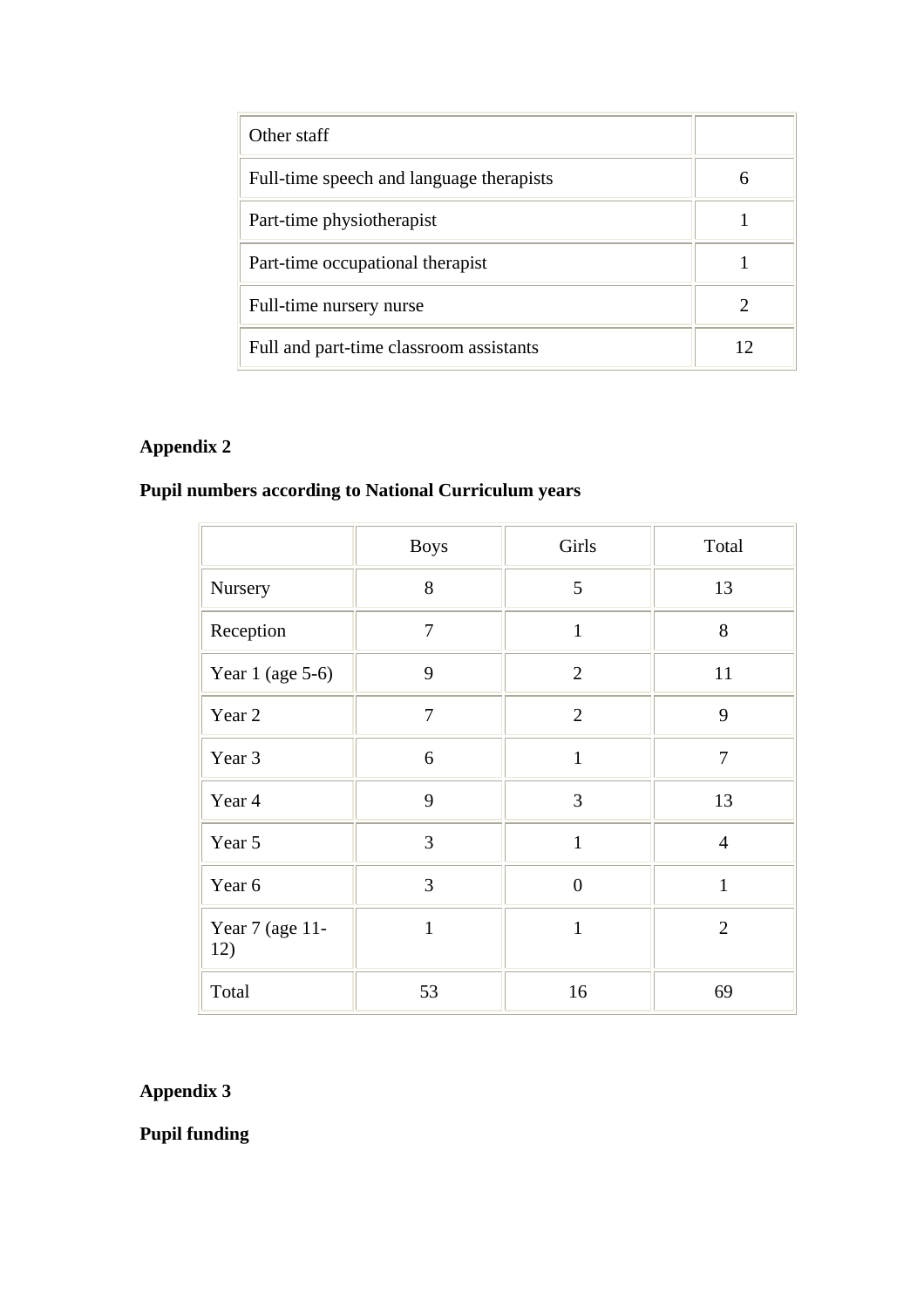| Private                            | 33 |
|------------------------------------|----|
| Ealing LEA                         | 3  |
| Hammersmith & Fulham<br><b>LEA</b> | 1  |
| Hillingdon LEA                     | 1  |
| <b>Hounslow LEA</b>                | 1  |
| Islington LEA                      | 1  |
| <b>Kingston LEA</b>                | 4  |
| Lambeth LEA                        | 1  |
| <b>Merton LEA</b>                  | 20 |
| <b>Richmond LEA</b>                | 3  |
| <b>Sutton LEA</b>                  | 1  |

## **Appendix 4**

## **Income**

|                                          | Financial year 1997 $(E)$ | Financial year 1998 $(E)$ |
|------------------------------------------|---------------------------|---------------------------|
| School fees                              | 415,914                   | 523,889                   |
| Other income from<br>facilities/services | 40,213                    | 42,946                    |
| Total                                    | 456,127                   | 566,835                   |

 $\overline{a}$ 

## **Full-time fees**

A basic fee of £3,140 per term.

## **PARENTAL SURVEY**

| <i>Number of questionnaires returned:</i> Agree Disagree |  |
|----------------------------------------------------------|--|
|                                                          |  |

 $\overline{a}$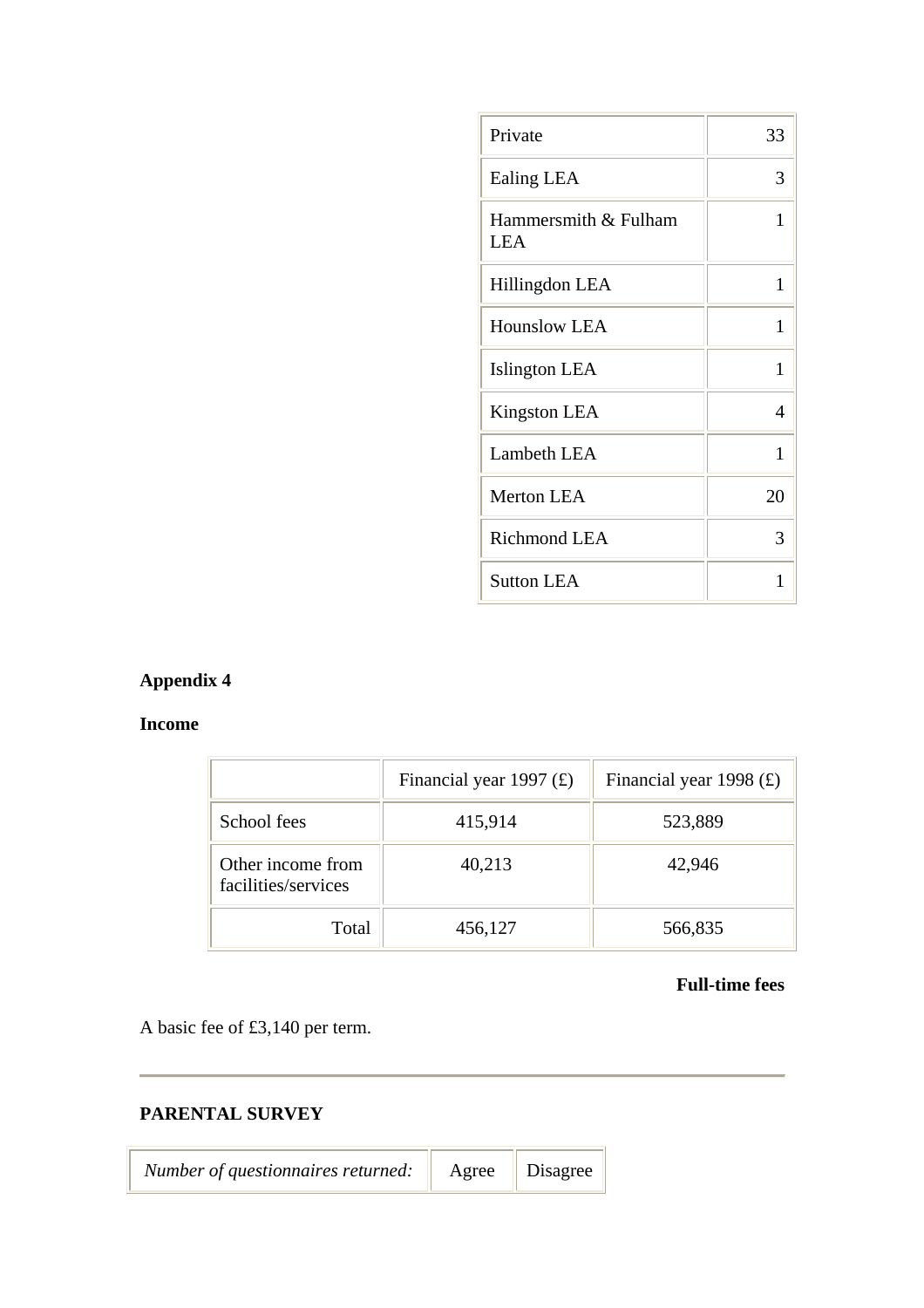| 40 (58 per cent)                                                                               |    |                |
|------------------------------------------------------------------------------------------------|----|----------------|
| I am happy with the school my child<br>attends.                                                | 39 | $\mathbf{1}$   |
| I think this school meets my child's<br>special education needs.                               | 39 | $\Omega$       |
| I believe that the school helps me to<br>understand what my child is taught.                   | 38 | 2              |
| I think that the school keeps me well<br>informed about my child's progress.                   | 34 | 5              |
| I am happy with the standards of<br>behaviour at this school.                                  | 36 | 1              |
| I believe that this school helps my<br>child have positive attitudes to<br>school work.        | 39 | 1              |
| I believe that this school helps my<br>child to mix well with other children.                  | 36 | 1              |
| I believe that this school promotes<br>the personal and social development<br>of my child.     | 38 | 1              |
| I think that this school prepares my<br>child for the next stage of education<br>and training. | 30 | 3              |
| I feel supported by the school.                                                                | 37 | 2              |
| I feel that my child is safe at this<br>school.                                                | 40 | $\overline{0}$ |
| I believe my child likes this school.                                                          | 38 | 1              |

## **Views expressed by parents**

The overwhelming majority of the responses were very positive. Comments include "excellent, the nursery always give me time to discuss my son" in response to question 4, "absolutely delighted" to question 1, "he enjoys all aspects of school life and has a positive attitude to it" to question 6; "for the first time in his school life my son is truly happy" (question 12), "fantastic progress since joining Blossom House" (question 8), as well as several longer endorsements of their satisfaction with the school. However, there were a few parents who were concerned they only received